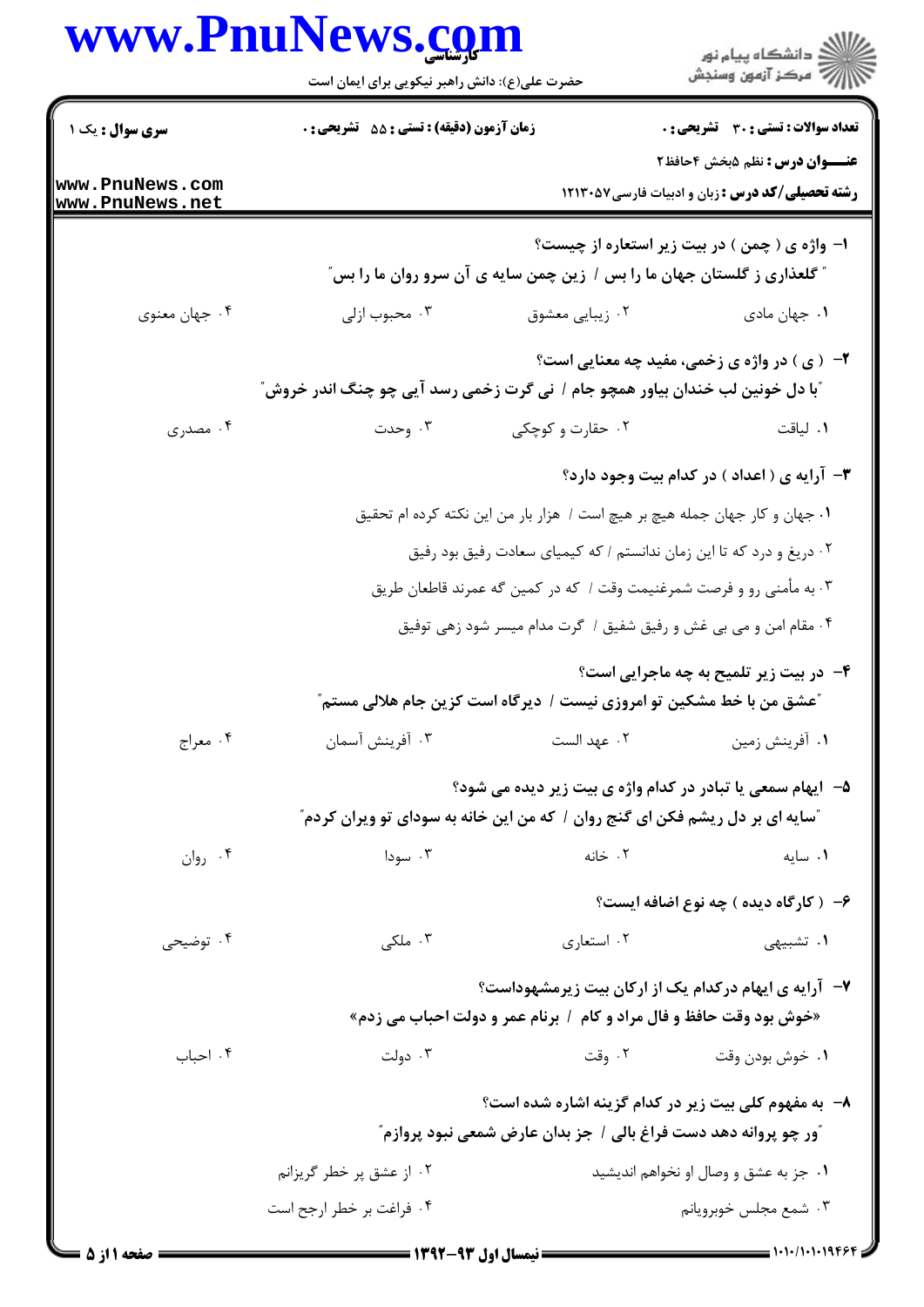## www.PnuNews.com

| www.PnuNews.com                    | حضرت علی(ع): دانش راهبر نیکویی برای ایمان است                                                          |                                                                                        | انشگاه پيام نور)<br>اگر مرکز آزمون وسنجش                                                 |
|------------------------------------|--------------------------------------------------------------------------------------------------------|----------------------------------------------------------------------------------------|------------------------------------------------------------------------------------------|
| <b>سری سوال : ۱ یک</b>             | زمان آزمون (دقیقه) : تستی : 55 آتشریحی : 0                                                             |                                                                                        | <b>تعداد سوالات : تستی : 30 ٪ تشریحی : 0</b>                                             |
| www.PnuNews.com<br>www.PnuNews.net |                                                                                                        |                                                                                        | <b>عنـــوان درس :</b> نظم ۵بخش ۴حافظ۲<br>رشته تحصیلی/کد درس : زبان و ادبیات فارسی۷۵۲۳۰۵۷ |
|                                    |                                                                                                        |                                                                                        | ۹- ترکیب ( راه به ده داشتن ) کنایه از چیست؟                                              |
| ۰۴ معقول و موجه بودن               | ۰۳ سرمایه داشتن                                                                                        | ۰۲ غافل بودن                                                                           | ٠١ خود را به بيراهه زدن                                                                  |
|                                    | آبه مژگان سیه کردی هزاران رخنه در دینم ۱ بیا کز چشم بیمارت هزاران درد برچینم ّ                         |                                                                                        | ۱۰– ( چشم بیمار ) در بیت زیر به چه معناست؟                                               |
| ۰۴ چشم خمارآلود                    | ۰۳ چشم گريان                                                                                           | ۰۲ چشم دردمند و مریض                                                                   | ۰۱ چشم پر تمنا                                                                           |
|                                    |                                                                                                        |                                                                                        | ۱۱- در کدام بیت آرایه ی ( حسن طلب ) دیده می شود؟                                         |
|                                    |                                                                                                        | ۱. سینه ی تنگ من و بار غم او هیهات / مرد این بار گران نیست دل مسکینم                   |                                                                                          |
|                                    | ۰۲ من اگر رند خراباتم و گر زاهد شهر / این متاعم که همی بینی و کمتر زینم                                |                                                                                        |                                                                                          |
|                                    | ۰۳ بنده ی آصف عهدم دلم از راه مبر / که اگر دم زنم از جرخ بخواهد کینم                                   |                                                                                        |                                                                                          |
|                                    |                                                                                                        | ۰۴ بر دلم گرد ستمهاست خدایا مپسند / که مکدر شود آیینه ی مهر آیینم                      |                                                                                          |
|                                    |                                                                                                        | <b>"هر دم از روی تو نقشی زندم راه خیال / با که گویم که در این پرده چه ها می بینم؟"</b> | <b>۱۲</b> - ( م ) در واژه ی (زندم ) چه نقشی دارد؟                                        |
| ۰۴ فاعل                            | ۰۳ مفعول                                                                                               | ۰۲ متمم                                                                                | ٠١. مضاف اليه خيال                                                                       |
|                                    |                                                                                                        |                                                                                        | ۱۳- در کدام بیت آرایه ی ( تنسیق الصفات ) دیده می شود؟                                    |
|                                    |                                                                                                        | ١. بر ما بسي كمان ملامت كشيده اند / تا كار خود ز ابروي جانان گشاده ايم                 |                                                                                          |
|                                    |                                                                                                        | ٢. ای گل تو دوش داغ صبوحی کشیده ای / ما آن شقایقیم که با داغ زاده ایم                  |                                                                                          |
|                                    |                                                                                                        | ۰۳ ما بی غمان مست دل از دست داده ایم / هم راز عشق و هم نفس جام باده ایم                |                                                                                          |
|                                    |                                                                                                        | ۰۴ پیر مغان ز توبه ی ما گر ملول شد / گو باده صاف کن که به عذر ایستاده ایم              |                                                                                          |
|                                    |                                                                                                        | <sup>"</sup> زاد راه حرم وصل نداریم مگر / به گدایی ز در میکده زادی طلبیم <i>"</i>      | <b>۱۴</b> - حافظ در بیت زیر به طور مضمر به چه امری اشاره کرده است؟                       |
|                                    | ۰۲ تأثیر اعجاب آور باده ی معرفت در رفع حُجُب                                                           |                                                                                        | ۰۱ تأثير عشق در عبادت                                                                    |
|                                    | ۰۴ وصل با عاشقی در منافات است                                                                          |                                                                                        | ۰۳ كعبه را حرم امن دانستن                                                                |
|                                    | ۱۵– دربیت «ما درس سحر در ره میخانه نهادیم / محصول دعا در ره جانانه  نهادیم»کدام آرایه ی ادبی مشهوداست؟ |                                                                                        |                                                                                          |
| ۰۴ ردالصدرالي العجز                | ۰۳ استعاره                                                                                             | ۰۲ تشبیه                                                                               | ۰۱ تکریر                                                                                 |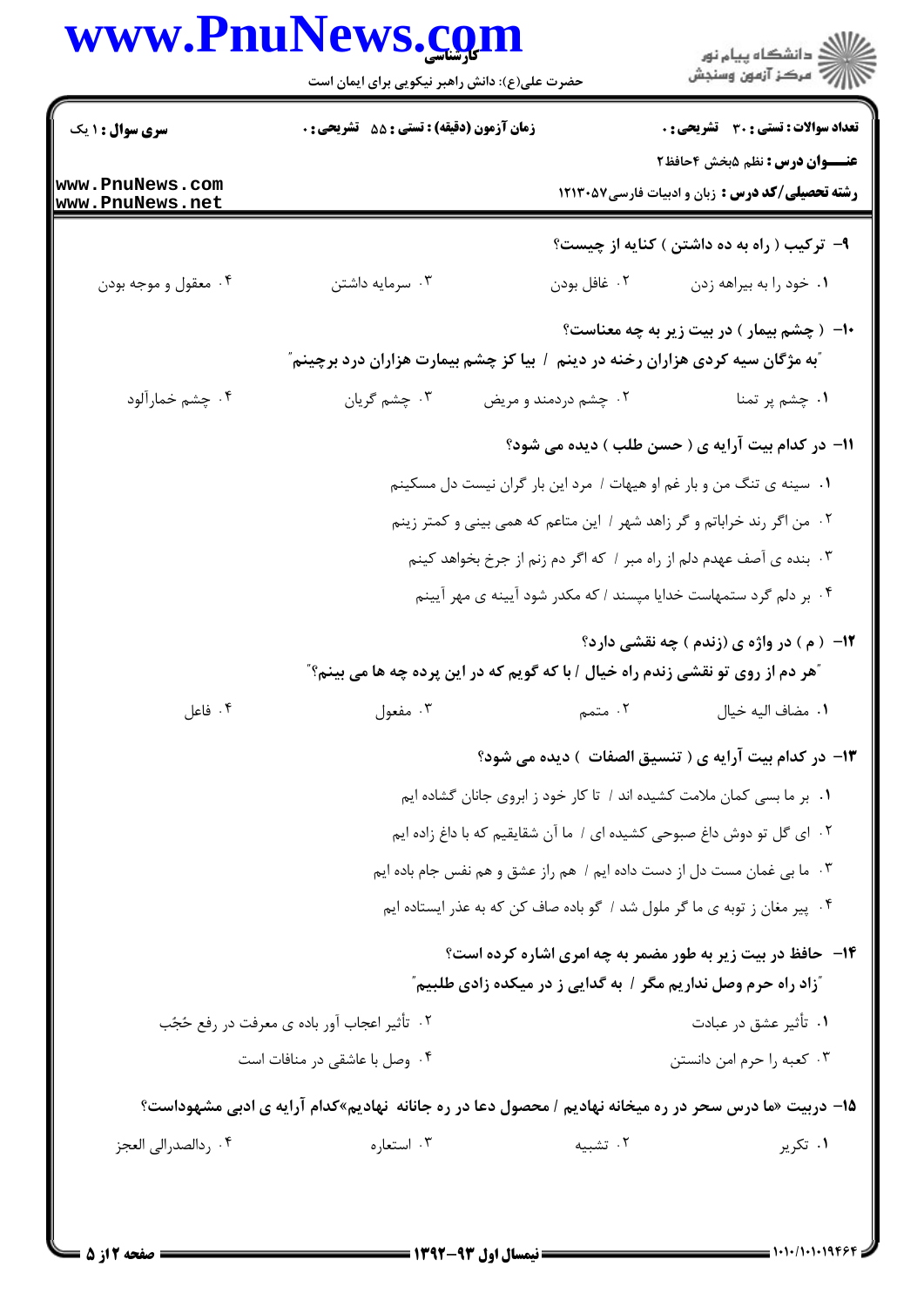## www.PnuNews.com



حضرت علی(ع): دانش راهبر نیکویی برای ایمان است

| <b>سری سوال : ۱ یک</b>             | زمان آزمون (دقیقه) : تستی : 55 - تشریحی : 0                                         |                    | <b>تعداد سوالات : تستی : 30 ٪ تشریحی : 0</b>                                                                                                                      |
|------------------------------------|-------------------------------------------------------------------------------------|--------------------|-------------------------------------------------------------------------------------------------------------------------------------------------------------------|
|                                    |                                                                                     |                    | <b>عنـــوان درس :</b> نظم ۵بخش ۴حافظ۲                                                                                                                             |
| www.PnuNews.com<br>www.PnuNews.net | <b>رشته تحصیلی/کد درس :</b> زبان و ادبیات فارسی1۲۱۳۰۵۷                              |                    |                                                                                                                                                                   |
|                                    |                                                                                     |                    | ۱۶- کدام گزینه به آیه ی کریمه ای از قرآن مجید اشاره دارد؟                                                                                                         |
|                                    |                                                                                     |                    | ١. خيز تا خرقه ي صوفي به خرابات بريم / شطح و طامات به بازار خرافات بريم                                                                                           |
|                                    |                                                                                     |                    | ۰۲ سوی رندان قلندر به ره آورد سفر / دلق و بسطامی و سجاده ی طامات بریم                                                                                             |
|                                    |                                                                                     |                    | ۰۳ تا همه خلوتیان جام صبوحی گیرند / چنگ صبحی به در پیر مناجات بریم                                                                                                |
|                                    |                                                                                     |                    | ۰۴ با تو آن عهد که در وادی ایمن بستیم / همچو موسی ارنی گوی به میقات بریم                                                                                          |
|                                    |                                                                                     |                    | ۱۷- به آرایه های برجسته در بیت زیر در کدام گزینه اشاره شده است؟                                                                                                   |
|                                    |                                                                                     |                    | "نذر و فتوح صومعه در وجه می نهیم / دلق ریا به آب خرابات برکشیم"                                                                                                   |
|                                    | ۰۲ ایهام- استخدام- تضاد                                                             |                    | ٠١. ايهام- مراعات نظير- تضاد                                                                                                                                      |
|                                    | ۰۴ ایهام- تبادر- تضاد                                                               |                    | ۰۳ مراعات نظیر – استخدام- تضاد                                                                                                                                    |
|                                    |                                                                                     |                    | ۱۸– ( طایر کم حوصله ) در بیت زیر استعاره از چیست؟                                                                                                                 |
|                                    |                                                                                     |                    | <sup>"</sup> سایه ی طایر کم حوصله کاری نکند / طلب از سایه ی میمون همایی بکنیم <i>"</i>                                                                            |
| ۰۴ سالک مبتدی                      | ۰۳ پیر با تجربه                                                                     | ۰۲ مرشد بی تحمل    | ۰۱ عارف بي شكيب                                                                                                                                                   |
|                                    |                                                                                     |                    | ۱۹- واژه ی مترادف ( زاویه، رباط، و تکیه ) چیست؟                                                                                                                   |
| ۰۴ مسجد                            | ۰۳ خانقاه                                                                           | ۰۲ جم خانه         | ۰۱ میخانه                                                                                                                                                         |
|                                    |                                                                                     |                    | +۲- دربیت زیر آرایه ی واج آرایی با کدام یک ازحروف زیرصورت گرفته است؟<br><sup>"</sup> وفا کنیم و ملامت کشیم و خوش باشیم / که در طریقت ما کافری است رنجیدن <i>"</i> |
| ۰۴ "ک ، ش ّ                        | ۰۳ "ک <b>،</b> م <sup>"</sup>                                                       | ۰۲ "ش ، ا <i>"</i> | ۰۱ "ش ، م"                                                                                                                                                        |
|                                    | <b>"خوش چمنی است عارضت خاصه که در بهار حسن / حافظ خوش کلام شد مرغ سخن سرای تو</b> " |                    | <b>۲۱</b> - به مفهوم کلی بیت زیر در کدام گزینه اشاره شده است؟                                                                                                     |
|                                    |                                                                                     |                    | ٠١ حسن تو باعث مديحه سرايي من شده است.                                                                                                                            |
|                                    |                                                                                     |                    | ۲.  حافظ با مدیحه سرایی خود، حسن و جمال تو را دو صد چندان جلوه می دهد.                                                                                            |
|                                    |                                                                                     |                    | ۰۳ حسن و زیبایی، شور آفرین است.                                                                                                                                   |
|                                    |                                                                                     |                    | ۰۴ در بهار عشق و زیبایی دو چندان شود.                                                                                                                             |
|                                    |                                                                                     |                    | ۲۲−  با توجه به انواع اضافات،گزینه متفاوت را مشخص کنید.                                                                                                           |
| ۰۴ آتش زهد و ریا                   | ۰۳ چراغ تو                                                                          | ۰۲ داس مه نو       | ٠١ مزرع سبز فلک                                                                                                                                                   |
|                                    |                                                                                     |                    |                                                                                                                                                                   |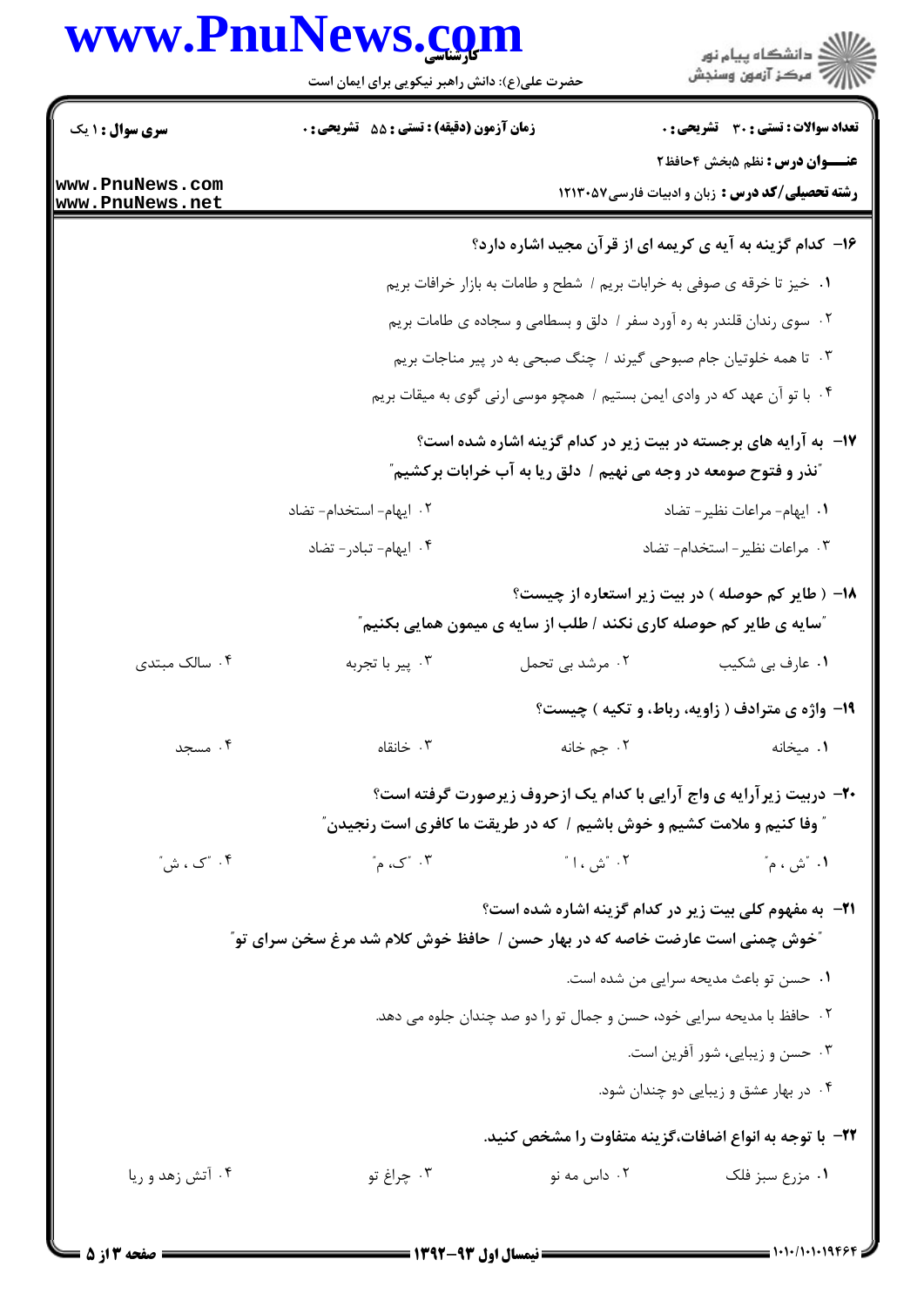| www.PnuNews.com                    | حضرت علی(ع): دانش راهبر نیکویی برای ایمان است                                                 |                                                                                                                                       | ڪ دانشڪاه پيام نور<br>∕7 مرڪز آزمون وسنڊش                                               |
|------------------------------------|-----------------------------------------------------------------------------------------------|---------------------------------------------------------------------------------------------------------------------------------------|-----------------------------------------------------------------------------------------|
| سری سوال : ۱ یک                    | زمان آزمون (دقیقه) : تستی : 55 تشریحی : 0                                                     |                                                                                                                                       | تعداد سوالات : تستى : 30 قشريحى : 0                                                     |
| www.PnuNews.com<br>www.PnuNews.net |                                                                                               |                                                                                                                                       | عنـــوان درس : نظم ۵بخش ۴حافظ۲<br><b>رشته تحصیلی/کد درس :</b> زبان و ادبیات فارسی7۱۳۰۵۷ |
|                                    |                                                                                               | ٢٣- كدام واژه در ديوان حافظ، داراي بار معنايي است؟                                                                                    |                                                                                         |
| ۰۴ صوفی                            | ۰۳ زاهد                                                                                       | ۰۲ میخانه                                                                                                                             | ٠١. سجاده                                                                               |
|                                    | <b>"سخن در پرده می گویم چو گل از غنچه بیرون آی / که بیش از پنج روزی نیست حکم میر نوروزی "</b> | <b>۲۴</b> - بیت زیربه کدام واقعه ی تاریخی اشاره کرده است؟                                                                             |                                                                                         |
|                                    |                                                                                               | ٠. به زندان افتادن خواجه جلال الدين توران شاه وزيرشاه شجاع                                                                            |                                                                                         |
|                                    |                                                                                               |                                                                                                                                       | ۰۲ به صدر نشستن شاه شجاع                                                                |
|                                    |                                                                                               |                                                                                                                                       | ۰۳ سفر حافظ به کرمان                                                                    |
|                                    |                                                                                               |                                                                                                                                       | ۰۴ به تخت نشستن امیر منصور                                                              |
|                                    | / که لبت حیات ما بود و نداشتی دوامی ؒ                                                         | "به کجا برم شکایت به که گویم این حکایت                                                                                                | ۲۵- مفهوم اصلی بیت زیر کدام است؟                                                        |
|                                    | ۰۲ از جفای محبوب به او باید گله کرد.                                                          |                                                                                                                                       | ۰۱ دل معشوق شکوه پذیر نیست.                                                             |
|                                    | ۰۴ در این دنیا پی فریاد رسی می گردم.                                                          |                                                                                                                                       | ۰۳ ما را به هجران و فراق خود مبتلا کردی.                                                |
|                                    | <b>ّزیرکی را گفتم این احوال بین خندید و گفت / صعب روزی بوالعجب کاری پریشان عالمی</b> ّ        | <b>۳۶</b> - ( را ) در واژه ی ؒ زیرکی را ؒ، مفید چه معنایی است؟                                                                        |                                                                                         |
|                                    | ۰۲ نشانه ی مفعول                                                                              |                                                                                                                                       | ٠١ حرف اضافه به معناى (به)                                                              |
|                                    | ۰۴ حرف اضافه به معنای (برای)                                                                  |                                                                                                                                       | ۰۳ فک اضافه                                                                             |
|                                    |                                                                                               | <b>۲۷</b> - ترکیب ( به پیشانی ) در بیت زیر به چه معناست؟<br><b>ّدل ز ناوک چشمت گوش داشتم لیکن / ابروی کماندارت می برد به پیشانی ّ</b> |                                                                                         |
| ۰۴ با حقارت                        | ۰۳ با بی تفاوتی                                                                               | ۰۲ با گستاخی                                                                                                                          | ۰۱ روی پیشانی                                                                           |
|                                    |                                                                                               |                                                                                                                                       | <b>۲۸</b> - ترکیب (چنبر زلف) چه نوع اضافه ای ا ست؟                                      |
| ۰۴ تشبیهی                          | ۰۳ بیانی                                                                                      | ۰۲ اقترانی                                                                                                                            | ۰۱ استعاری                                                                              |
|                                    |                                                                                               | <i>"گ</i> ر از آن آدمیانی که بهشتت هوس است ۱ عیش با آدمیی چند پری زاده کنی"                                                           | <b>۲۹</b> - بیت زیر بر چه اصلی توصیه دارد؟                                              |
|                                    | ۰۲ آرزوهای بزرگ در سر داشتن                                                                   |                                                                                                                                       | ٠١. اغتنام فرصت                                                                         |
|                                    | ۰۴ کوشایی                                                                                     |                                                                                                                                       | ۰۳ قدر دوستان را دانستن                                                                 |